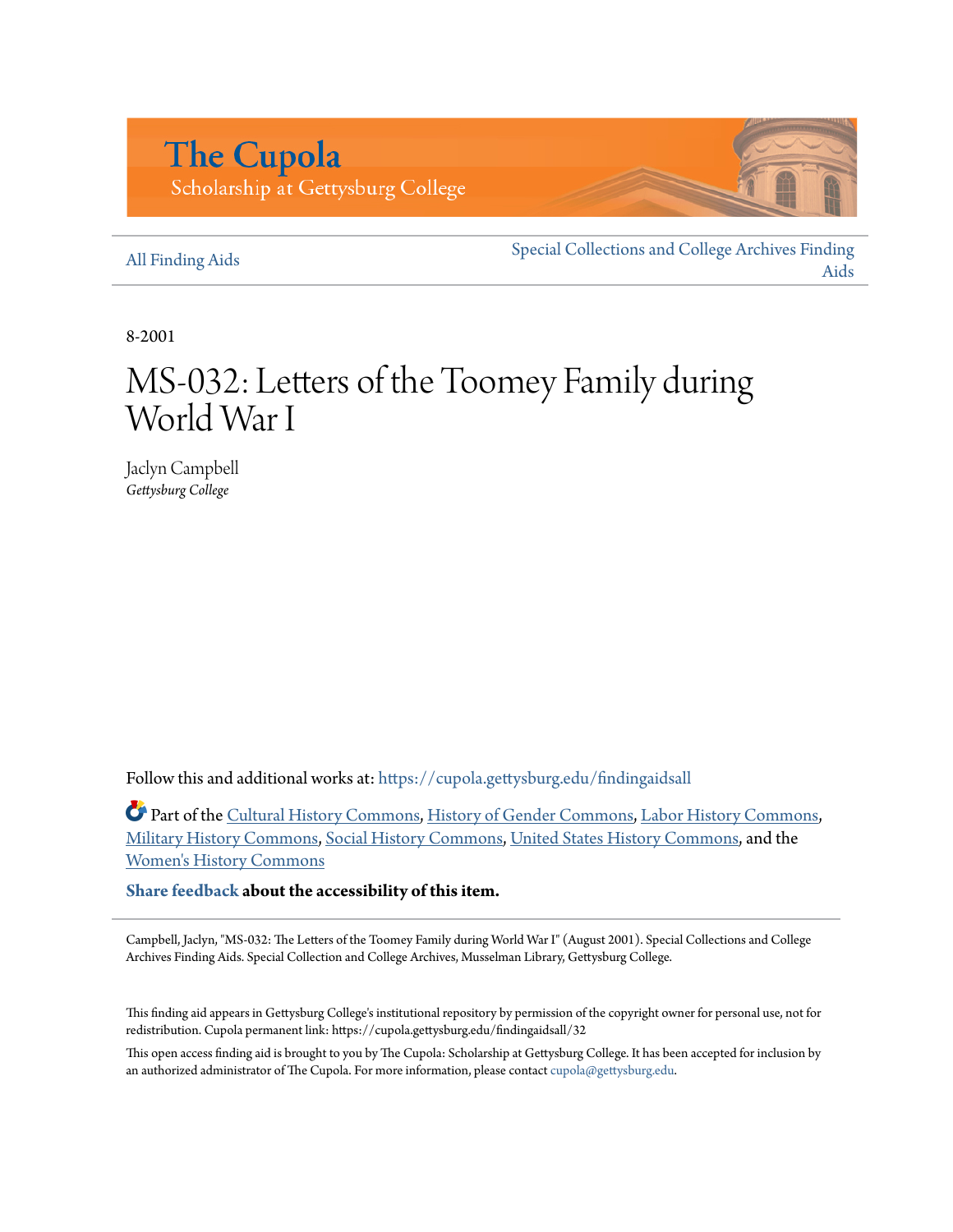## MS-032: Letters of the Toomey Family during World War I

### **Description**

The Toomey collection is composed primarily of correspondence and is arranged into four sections including letters to Leo Toomey, Joe Toomey, Mary Ellen Toomey, and other miscellaneous correspondence.

Special Collections and College Archives Finding Aids are discovery tools used to describe and provide access to our holdings. Finding aids include historical and biographical information about each collection in addition to inventories of their content. More information about our collections can be found on our website [http://www.gettysburg.edu/special\\_collections/collections/](http://www.gettysburg.edu/special_collections/collections/).

### **Keywords**

World War I, WWI, Quarter Master Corps, Fort Slocum, 306th Infantry, Camp Upton, war nurse, war correspondence

### **Disciplines**

Cultural History | History | History of Gender | Labor History | Military History | Social History | United States History | Women's History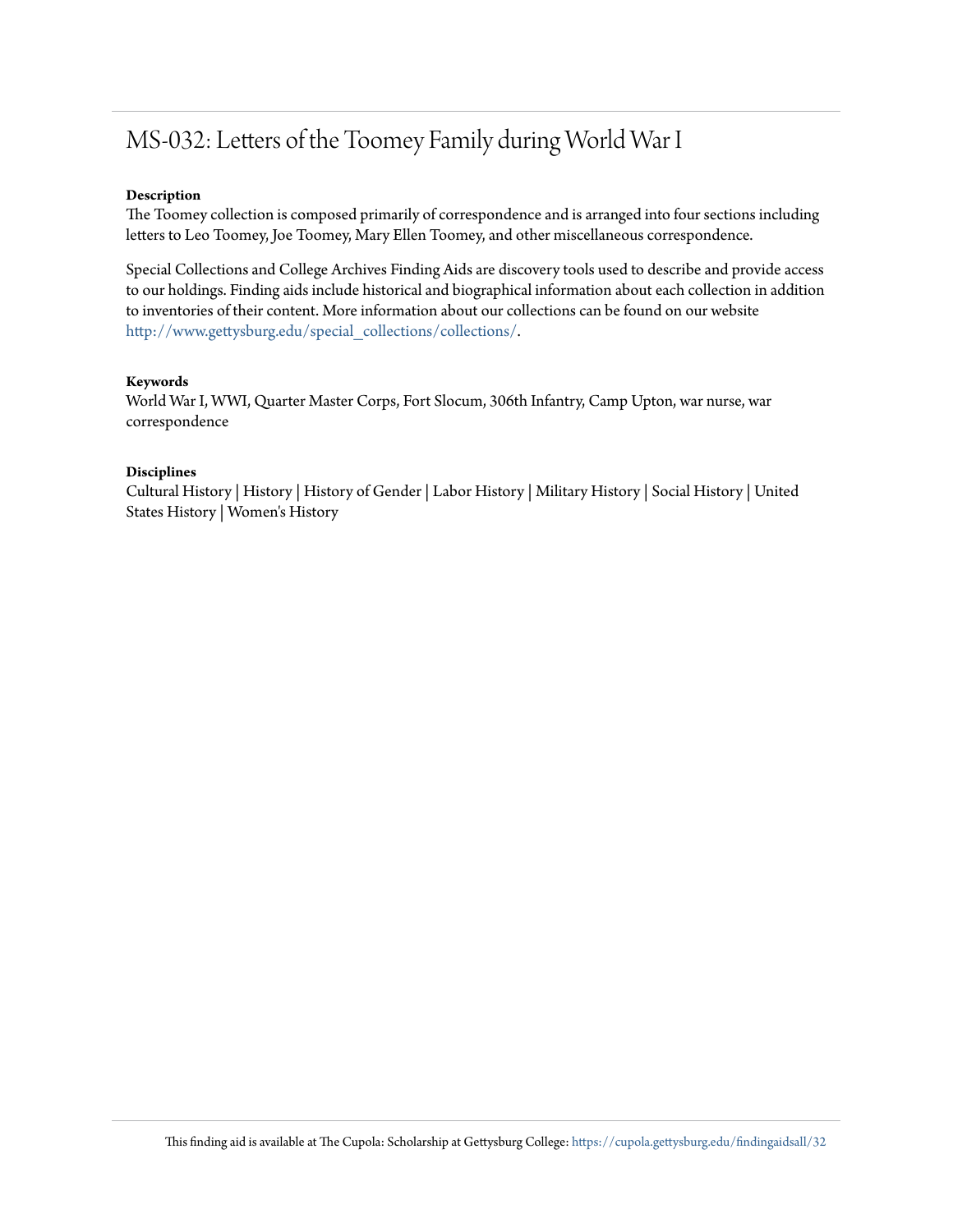

**\_\_\_\_\_\_\_\_\_\_\_\_\_\_\_\_\_\_\_\_\_\_\_\_\_\_\_\_\_\_\_\_\_\_\_\_\_\_\_\_\_\_\_\_\_\_\_\_\_\_\_\_\_\_\_\_\_\_\_\_\_\_\_\_\_\_\_\_\_\_\_\_** 

## **Guide to the Letters of the Toomey Family during World War I**



**Gettysburg College, Musselman Library Special Collections & College Archives** 

> **Processed by Jaclyn Campbell August 2001**

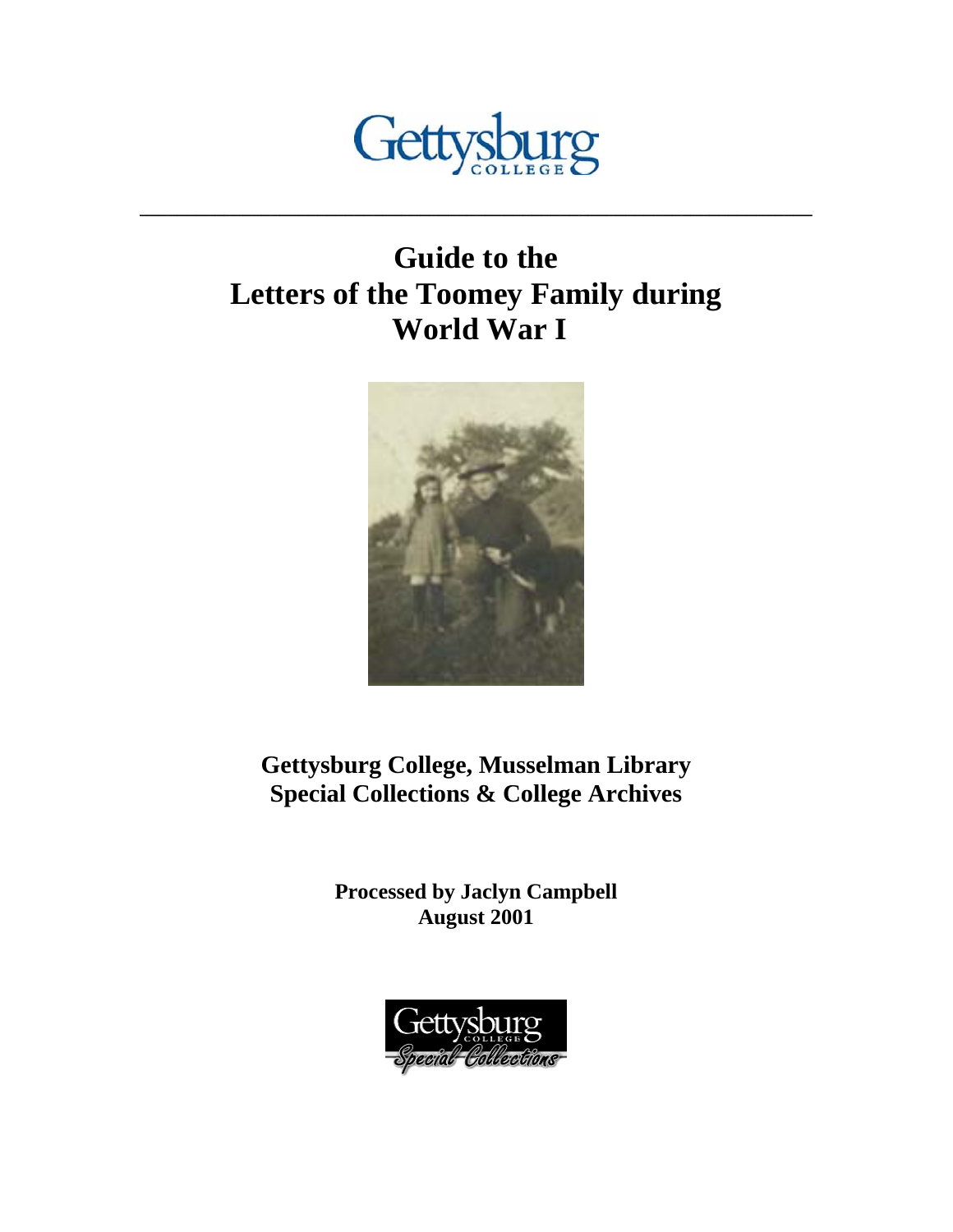## **MS-032: The Letters of the Toomey Family during World War I**

*Processed by Jaclyn Campbell August 2001*

**Provenance:** Purchased from Charles Apfelbaum

## **Biography:**

The Humphrey Toomey family was a Catholic family residing in Sullivan County, New York, during World War I. This collection includes letters from Leo Toomey, Joe Toomey, and Mary Ellen Toomey to their mother, Mrs. Humphrey Toomey.

 Leo Toomey, a member of the Quarter Master Corps, served as a clerk during World War I. He was stationed in Fort Slocum, New York; Camp Joseph E. Johnston, Florida; and Newport News, Virginia. Toomey was a member of the  $35<sup>th</sup>$  Rec. Company, Clerical Company Number 4, Clerical Company Number 3, and Supply Company Number 312. Leo Toomey was a member of the Knights of Columbus. In April 1927, he married a woman named Nellie.

Joe Toomey was a private in the 306<sup>th</sup> Infantry Company A, stationed at Camp Upton on Long Island, New York during World War I. As a civilian, he was a police officer. He was later moved to the Guard and Fire Company, stationed in Hoboken, New Jersey in October 1917.

 Mary Ellen Toomey was a nurse stationed in Hoboken, New Jersey, during World War I.

## **Scope and Content Notes:**

 The Toomey collection is composed primarily of correspondence and is arranged into four series: I. Leo Toomey Letters, II. Joe Toomey Letters, III. Mary Ellen Toomey Letters, and IV. Miscellaneous.

 Series I is composed of letters written by Leo Toomey to his mother and letters written to Toomey from family, friends, and various sources.

Series II is composed of letters written by Joe Toomey to his mother.

 Series III is composed of letters written to Mary Ellen Toomey from her brother, Leo and letters written by Mary Ellen Toomey to her mother.

 Series IV is composed of miscellaneous photographs, correspondence, and unknown family papers. This series includes a Certificate of Naturalization for Godlib Feitz and a blank World War I Questionnaire to be used for perpetuating history.

## **Series I – Leo Toomey Correspondence**

1-1 Leo Correspondence – Letters to Toomey from family and friends: From George B. Ford, Not Dated From Elizabeth, March 2, 1916 From George H. Bell, July 31, 1916 From Mrs. Humphrey Toomey, January 15, 1917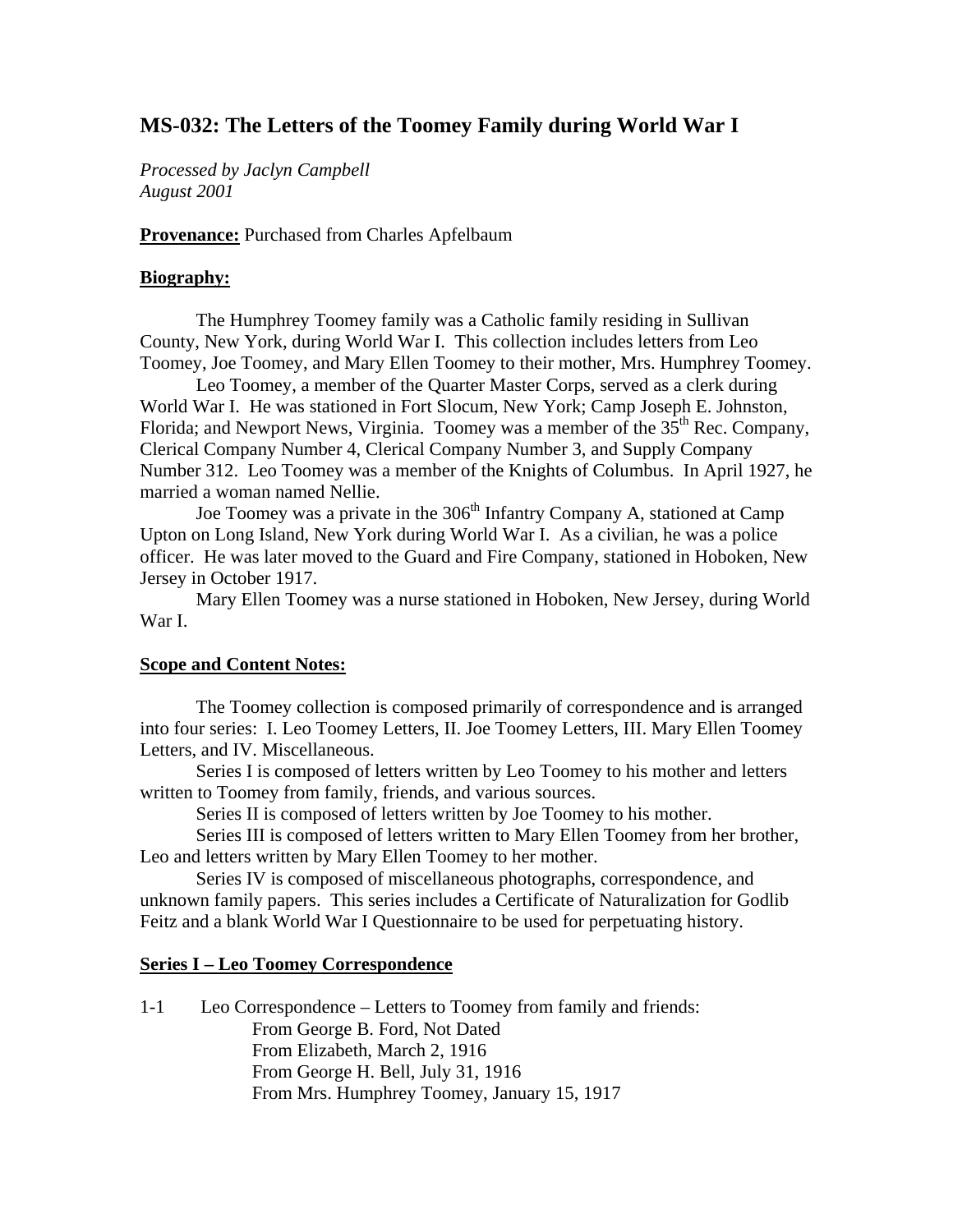Birthday Card from Luke, June 17, 1917 From Private Edgar W. Hulse, October 31, 1917 From Mother Polycarpa, February 23, 1918 From Mother Polycarpa, March 16, 1918 From Vincent Arcere, March 10, 1918 From Henry T. Steinharm, March 25, 1918 From Private Edgar W. Hulse, March 3, 1918 From George B. Ford, April 3, 1918 From Private Joseph Toomey, May 9, 1918 From John L., April 6, 1927 From Joe and Mary, April 10, 1927 From Elmer (cousin), April. 15, 1927 "Congratulations on your Wedding" card From Mr. & Mrs. A. G. Meisurukle, April 26, 1927 4 envelopes addressed to Leo Toomey 1-2 Leo Correspondence – Letters to Leo Toomey from various sources: Membership application to the Monticello Guards, January 18, 1916 Payment Receipt from Dr. Russell W. Allan, July 24, 1916 Invitation to Knights of Columbus Dance November 29, 1916 Notice of Membership in Knights of Columbus February 5, 1917 From John Foote, Grand Knight, Knights of Columbus, May 7, 1917 From Leon Brooks, June 6, 1917 From Leon Brooks, June 18, 1917 Graduation Announcement from E. Harold Woods, June 21, 1918 John E. Watson, December 9, 1916 Copy of form letter from John J. Pershing, February 28, 1919 Receipt for Diamond Ring from Philip Krukin, August 10, 1926 1-3 Leo Correspondence – Letters from Leo Toomey to his mother, Dated: December 12, 1917 December 13, 1917 December 20, 1917 December 27, 1917 January 9, 1918 January 13, 1918 January 27, 1918 1-4 Leo Correspondence – Letters from Leo Toomey to his mother, Dated: Blank stationary and addressed envelope March 4, 1918 March 14, 1918 April 1, 1918 April 12, 1918 April 24, 1918 May 15, 1918 May 28, 1918 7 envelopes addressed to Mrs. H. Toomey